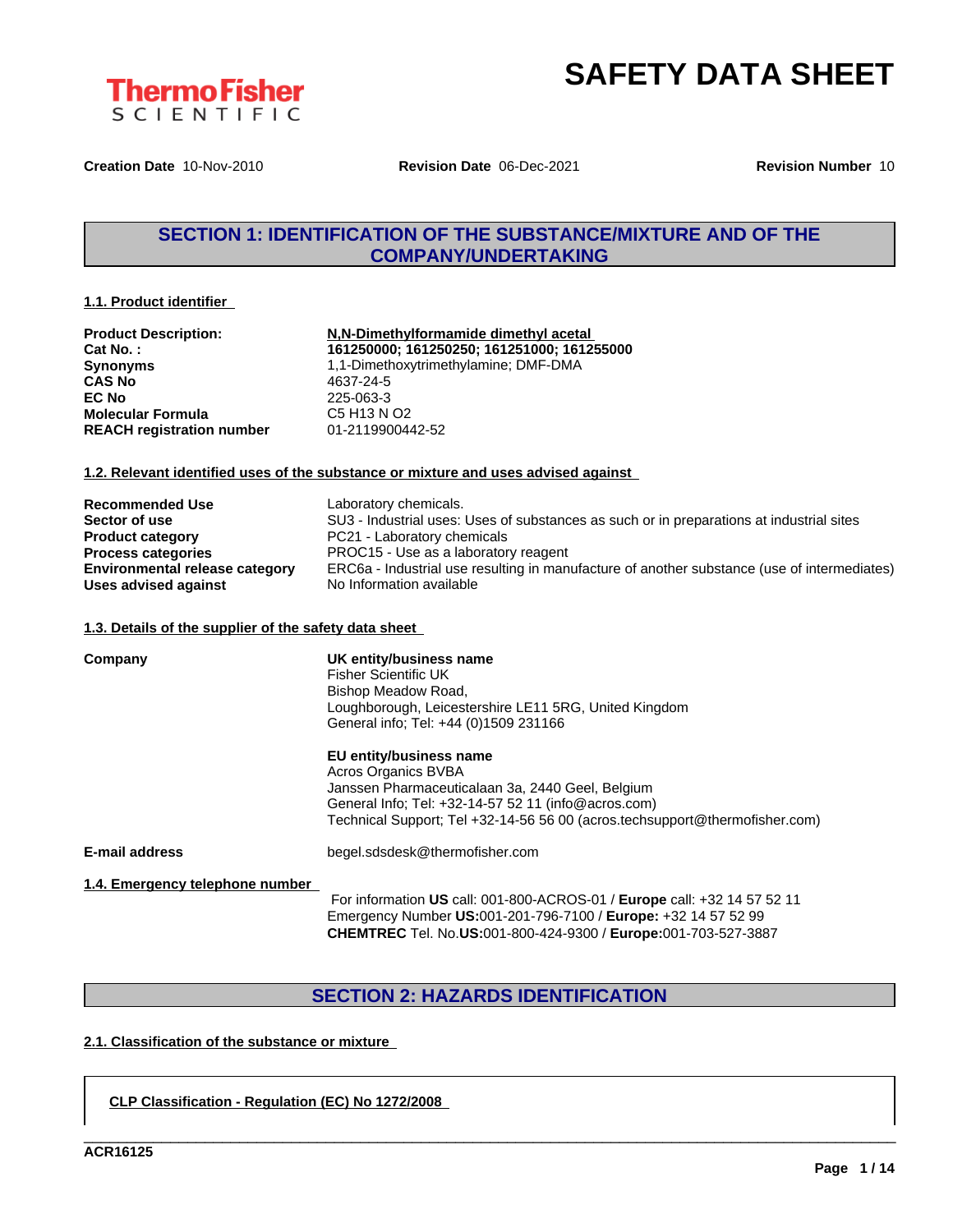#### \_\_\_\_\_\_\_\_\_\_\_\_\_\_\_\_\_\_\_\_\_\_\_\_\_\_\_\_\_\_\_\_\_\_\_\_\_\_\_\_\_\_\_\_\_\_\_\_\_\_\_\_\_\_\_\_\_\_\_\_\_\_\_\_\_\_\_\_\_\_\_\_\_\_\_\_\_\_\_\_\_\_\_\_\_\_\_\_\_\_\_\_\_\_ **N,N-Dimethylformamide dimethyl acetal Revision Date** 06-Dec-2021

## **Physical hazards**

## **Health hazards**

Acute Inhalation Toxicity - Dusts and Mists Category 4 (H332) Serious Eye Damage/Eye Irritation **Category 1 (H318)**<br>
Skin Sensitization Category 1 (H317)

#### **Environmental hazards**

Based on available data, the classification criteria are not met

*Full text of Hazard Statements: see section 16*



**Signal Word Danger**

## **Hazard Statements**

H225 - Highly flammable liquid and vapor

H317 - May cause an allergic skin reaction

- H318 Causes serious eye damage
- H332 Harmful if inhaled

## **Precautionary Statements**

P210 - Keep away from heat, hot surfaces, sparks, open flames and other ignition sources. No smoking

P261 - Avoid breathing dust/fume/gas/mist/vapors/spray

P280 - Wear protective gloves/protective clothing/eye protection/face protection

P302 + P352 - IF ON SKIN: Wash with plenty of soap and water

P305 + P351 + P338 - IF IN EYES: Rinse cautiously with water for several minutes. Remove contact lenses, if present and easy to do. Continue rinsing

P308 + P313 - IF exposed or concerned: Get medical advice/attention

#### **Additional EU labelling**

Restricted to professional users

## **2.3. Other hazards**

Water reactive

## **SECTION 3: COMPOSITION/INFORMATION ON INGREDIENTS**

## **3.1. Substances**

| Component | CAS No | $FC$ No. | Weight % | $T - T$<br>$\overline{\phantom{a}}$<br>. .<br>EC) No .<br><b>Classification</b><br>→ Requiation (⊾<br>$\bullet$ |
|-----------|--------|----------|----------|-----------------------------------------------------------------------------------------------------------------|
|           |        |          |          |                                                                                                                 |

Flammable liquids Category 2 (H225)

Category 1 (H317)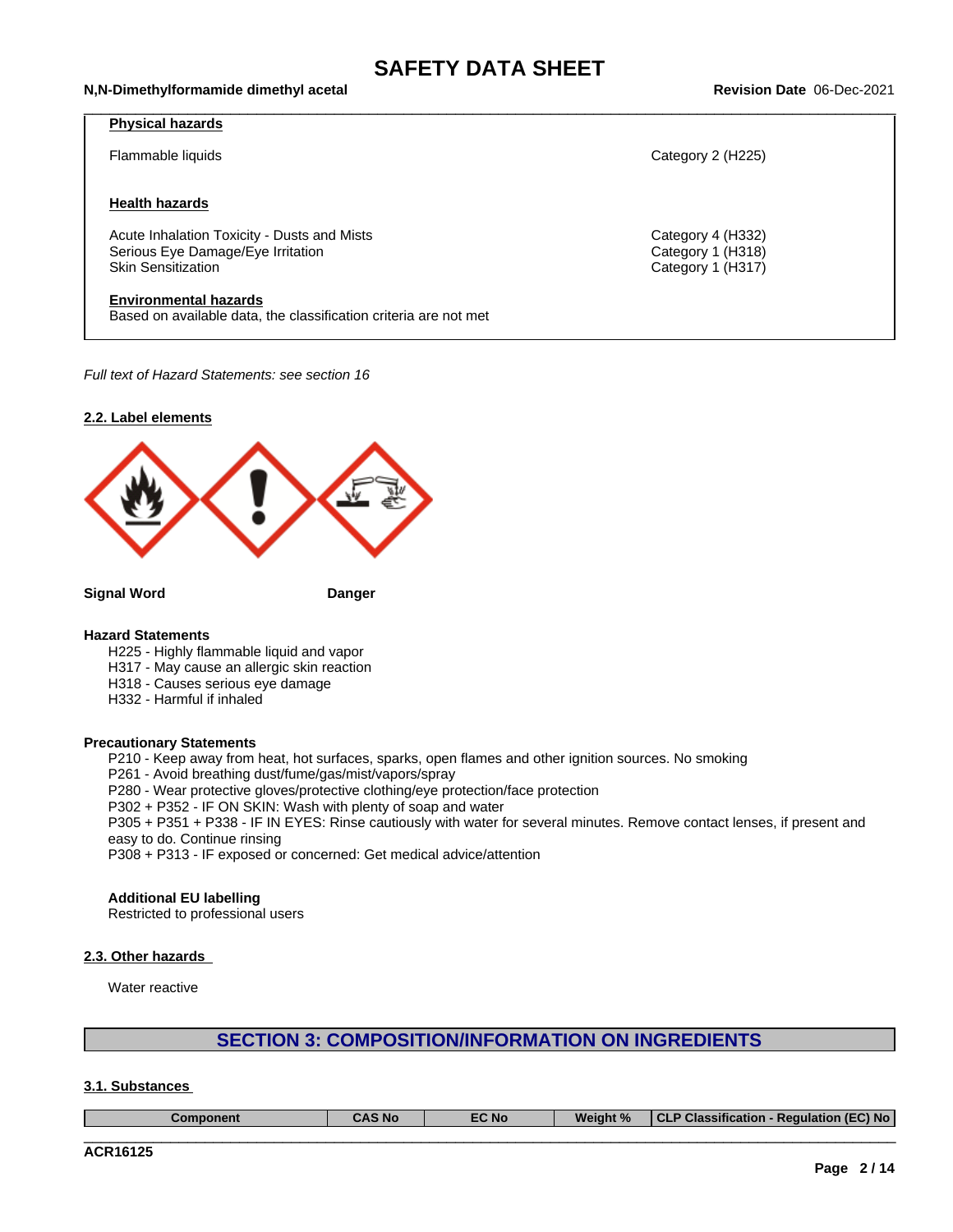# **SAFETY DATA SHEET**<br>Revision Date 06-Dec-2021

## \_\_\_\_\_\_\_\_\_\_\_\_\_\_\_\_\_\_\_\_\_\_\_\_\_\_\_\_\_\_\_\_\_\_\_\_\_\_\_\_\_\_\_\_\_\_\_\_\_\_\_\_\_\_\_\_\_\_\_\_\_\_\_\_\_\_\_\_\_\_\_\_\_\_\_\_\_\_\_\_\_\_\_\_\_\_\_\_\_\_\_\_\_\_ **N,N-Dimethylformamide dimethyl acetal Revision Date** 06-Dec-2021

|                                          |           |                   |             | 1272/2008                                                                                                    |
|------------------------------------------|-----------|-------------------|-------------|--------------------------------------------------------------------------------------------------------------|
| Methanamine, 1,1-dimethoxy-N,N-dimethyl- | 4637-24-5 | EEC No. 225-063-3 | >95         | Flam. Lig. 2 (H225)<br>Skin Sens. 1 (H317)<br>Eye Dam. 1 (H318)<br>Acute Tox. 4 (H332)                       |
| Methyl orthoformate                      | 149-73-5  | EEC No. 205-745-7 | $0.1 - 2.5$ | Flam. Lig. 2 (H225)<br>Eye Irrit. 2 (H319)                                                                   |
| Dimethylformamide                        | 68-12-2   | EEC No. 200-679-5 | 0.3         | Flam. Liq. 3 (H226)<br>Acute Tox. 4 (H312)<br>Acute Tox. 4 (H332)<br>Eye Irrit. 2 (H319)<br>Repr. 1B (H360D) |
| Methyl alcohol                           | 67-56-1   | 200-659-6         | $0.1 - 0.6$ | Flam. Lig. 2 (H225)<br>Acute Tox. 3 (H301)<br>Acute Tox. 3 (H311)<br>Acute Tox. 3 (H331)<br>STOT SE 1 (H370) |
| Methyl formate                           | 107-31-3  | EEC No. 203-481-7 | 0.1         | Acute Tox. 4 (H302)<br>Acute Tox. 4 (H332)<br>Eye Irrit. 2 (H319)<br>STOT SE 3 (H335)<br>Flam. Lig. 1 (H224) |

| Component      | <b>Specific concentration limits</b><br>(SCL's)                | <b>M-Factor</b> | Component notes |
|----------------|----------------------------------------------------------------|-----------------|-----------------|
| Methyl alcohol | STOT SE 1 (H370) :: C>=10%<br>STOT SE 2 (H371) ::<br>3%<=C<10% |                 |                 |

| <b>REACH registration number</b> | 2119900442-52<br>่าง |
|----------------------------------|----------------------|
|----------------------------------|----------------------|

## *Full text of Hazard Statements: see section 16*

## **SECTION 4: FIRST AID MEASURES**

## **4.1. Description of first aid measures**

| <b>Eye Contact</b>                                               | Rinse immediately with plenty of water, also under the eyelids, for at least 15 minutes. Get<br>medical attention.                                                                                                                                                                                                                                                    |
|------------------------------------------------------------------|-----------------------------------------------------------------------------------------------------------------------------------------------------------------------------------------------------------------------------------------------------------------------------------------------------------------------------------------------------------------------|
| <b>Skin Contact</b>                                              | Wash off immediately with plenty of water for at least 15 minutes. Get medical attention.                                                                                                                                                                                                                                                                             |
| Ingestion                                                        | Do NOT induce vomiting. Get medical attention.                                                                                                                                                                                                                                                                                                                        |
| <b>Inhalation</b>                                                | Remove from exposure, lie down. Remove to fresh air. Do not use mouth-to-mouth method<br>if victim ingested or inhaled the substance; give artificial respiration with the aid of a pocket<br>mask equipped with a one-way valve or other proper respiratory medical device. Get<br>medical attention. If not breathing, give artificial respiration.                 |
| Self-Protection of the First Aider                               | Ensure that medical personnel are aware of the material(s) involved, take precautions to<br>protect themselves and prevent spread of contamination.                                                                                                                                                                                                                   |
| 4.2. Most important symptoms and effects, both acute and delayed |                                                                                                                                                                                                                                                                                                                                                                       |
|                                                                  | Difficulty in breathing. Causes eye burns. May cause allergic skin reaction. Causes severe<br>eye damage. Inhalation of high vapor concentrations may cause symptoms like headache,<br>dizziness, tiredness, nausea and vomiting: Symptoms of allergic reaction may include rash,<br>itching, swelling, trouble breathing, tingling of the hands and feet, dizziness, |

lightheadedness, chest pain, muscle pain or flushing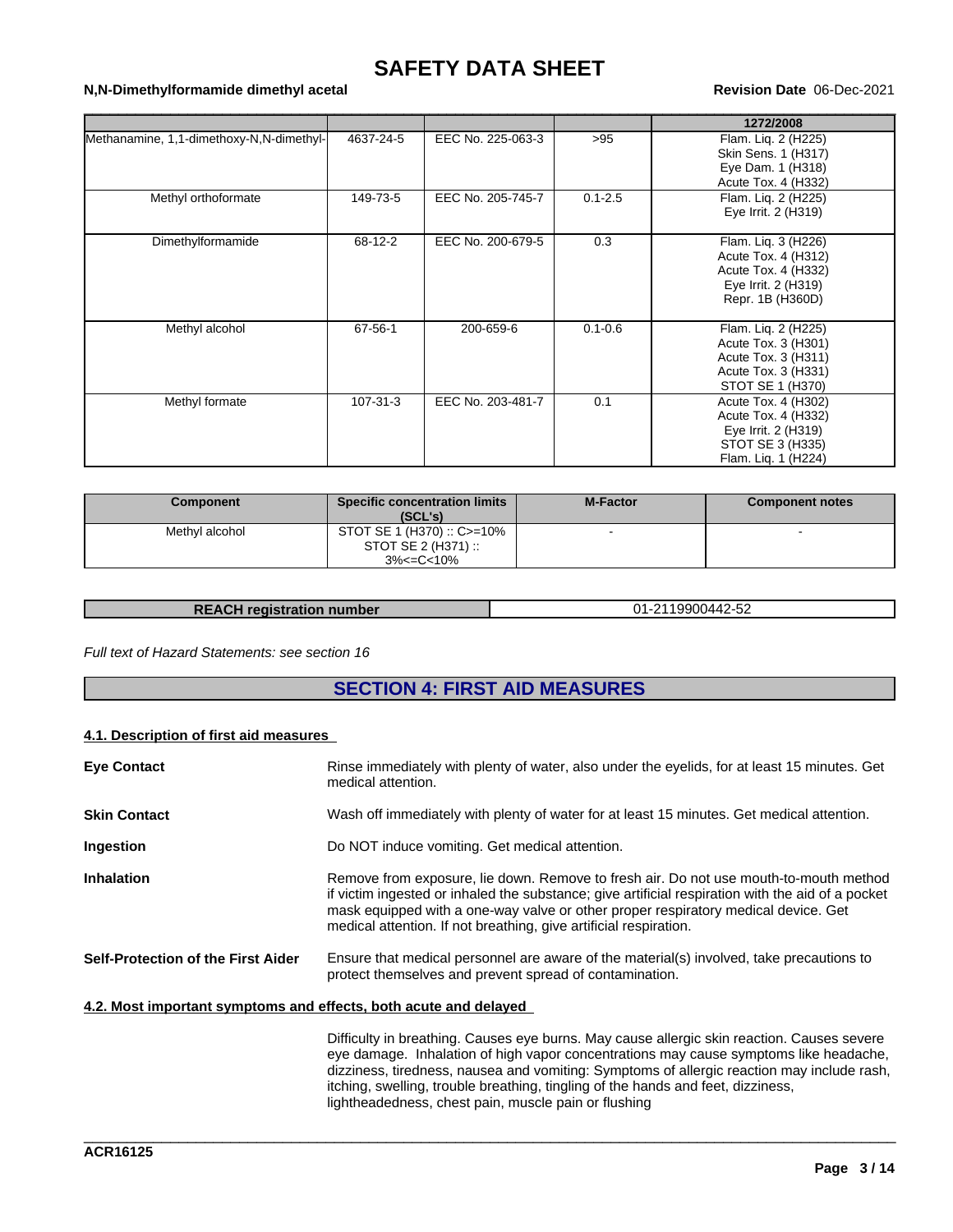## **4.3. Indication of any immediate medical attention and special treatment needed**

**Notes to Physician** Treat symptomatically. Symptoms may be delayed.

## **SECTION 5: FIREFIGHTING MEASURES**

## **5.1. Extinguishing media**

#### **Suitable Extinguishing Media**

Water spray. Carbon dioxide (CO<sub>2</sub>). Dry chemical. Chemical foam. Water mist may be used to cool closed containers.

#### **Extinguishing media which must not be used for safety reasons** No information available.

#### **5.2. Special hazards arising from the substance or mixture**

Flammable. Vapors may travel to source of ignition and flash back. Containers may explode when heated. Vapors may form explosive mixtures with air.

#### **Hazardous Combustion Products**

Nitrogen oxides (NOx), Carbon monoxide (CO), Carbon dioxide (CO2).

## **5.3. Advice for firefighters**

As in any fire, wear self-contained breathing apparatus pressure-demand, MSHA/NIOSH (approved or equivalent) and full protective gear.

## **SECTION 6: ACCIDENTAL RELEASE MEASURES**

## **6.1. Personal precautions, protective equipment and emergency procedures**

Remove all sources of ignition. Take precautionary measures against static discharges.

#### **6.2. Environmental precautions**

See Section 12 for additional Ecological Information.

## **6.3. Methods and material for containment and cleaning up**

Soak up with inert absorbent material (e.g. sand, silica gel, acid binder, universal binder, sawdust). Keep in suitable, closed containers for disposal. Remove all sources of ignition. Use spark-proof tools and explosion-proof equipment. Do not let this chemical enter the environment.

### **6.4. Reference to other sections**

Refer to protective measures listed in Sections 8 and 13.

## **SECTION 7: HANDLING AND STORAGE**

## **7.1. Precautions for safe handling**

Avoid contact with skin and eyes. Ensure adequate ventilation. Do not breathe mist/vapors/spray. Do not ingest. If swallowed then seek immediate medical assistance. Handle product only in closed system or provide appropriate exhaust ventilation. Use spark-proof tools and explosion-proof equipment. Use only non-sparking tools. Keep away from open flames, hot surfaces and sources of ignition. To avoid ignition of vapors by static electricity discharge, all metal parts of the equipment must be grounded. Take precautionary measures against static discharges.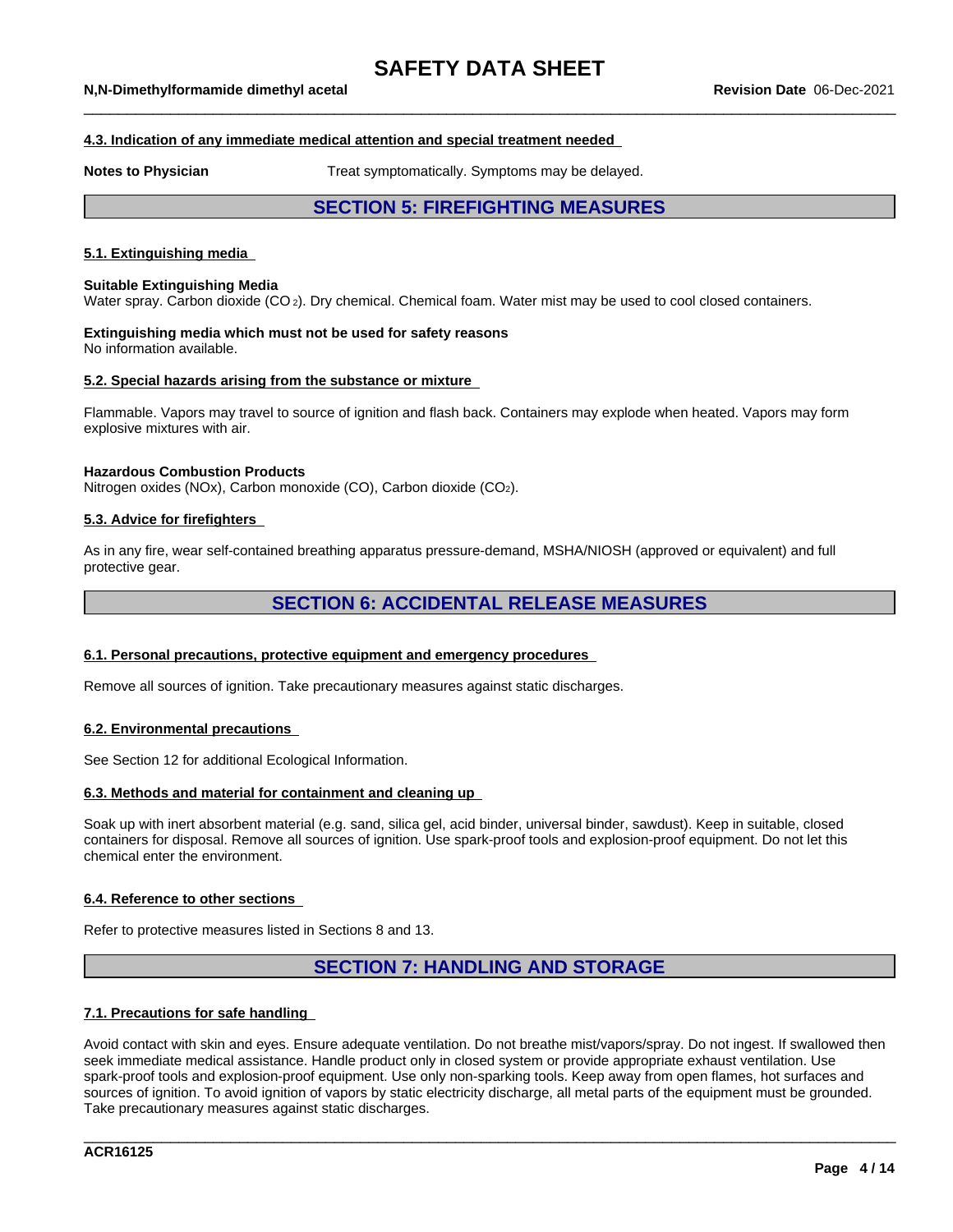#### \_\_\_\_\_\_\_\_\_\_\_\_\_\_\_\_\_\_\_\_\_\_\_\_\_\_\_\_\_\_\_\_\_\_\_\_\_\_\_\_\_\_\_\_\_\_\_\_\_\_\_\_\_\_\_\_\_\_\_\_\_\_\_\_\_\_\_\_\_\_\_\_\_\_\_\_\_\_\_\_\_\_\_\_\_\_\_\_\_\_\_\_\_\_ **N,N-Dimethylformamide dimethyl acetal Revision Date** 06-Dec-2021

#### **Hygiene Measures**

Handle in accordance with good industrial hygiene and safety practice. Keep away from food, drink and animal feeding stuffs. Do not eat, drink or smoke when using this product. Remove and wash contaminated clothing and gloves, including the inside, before re-use. Wash hands before breaks and after work.

## **7.2. Conditions for safe storage, including any incompatibilities**

Keep away from heat, sparks and flame. Flammables area. Keep container tightly closed in a dry and well-ventilated place.

#### **Technical Rules for Hazardous Substances (TRGS) 510 Storage Class (LGK) (Germany)** Class 3

#### **7.3. Specific end use(s)**

Use in laboratories

## **SECTION 8: EXPOSURE CONTROLS/PERSONAL PROTECTION**

## **8.1. Control parameters**

## **Exposure limits**

List source(s): **EU** - Commission Directive (EU) 2019/1831 of 24 October 2019 establishing a fifth list ofindicative occupational exposure limit values pursuant to Council Directive 98/24/EC and amending Commission Directive 2000/39/EC UK - EH40/2005 Work Exposure Limits, Third edition. Published 2018. **IRE -** 2018 Code of Practice for the Chemical Agents Regulations, Schedule 1. Published by the Health and Safety Authority

| Component         | The United Kingdom                     | <b>European Union</b>              | <b>Ireland</b>                           |
|-------------------|----------------------------------------|------------------------------------|------------------------------------------|
| Dimethylformamide | STEL: 10 ppm 15 min                    | TWA: $5$ ppm $(8h)$                | TWA: $5$ ppm $8$ hr.                     |
|                   | STEL: 30 mg/m <sup>3</sup> 15 min      | TWA: $15 \text{ mg/m}^3$ (8h)      | TWA: $15 \text{ mg/m}^3$ 8 hr.           |
|                   | TWA: $5$ ppm $8$ hr                    | STEL: 10 ppm (15min)               | STEL: 10 ppm 15 min                      |
|                   | TWA: $15 \text{ mg/m}^3$ 8 hr          | STEL: 30 mg/m <sup>3</sup> (15min) | STEL: 30 mg/m <sup>3</sup> 15 min        |
|                   | Skin                                   | Skin                               | Skin                                     |
| Methyl alcohol    | WEL - TWA: 200 ppm TWA;                | TWA: 200 ppm 8 hr                  | TWA: 200 ppm 8 hr.                       |
|                   | 266 mg/m $3$ TWA                       | TWA: $260 \text{ mg/m}^3$ 8 hr     | TWA: $260 \text{ mg/m}^3$ 8 hr.          |
|                   | WEL - STEL: 250 ppm                    | Skin                               | STEL: 600 ppm 15 min                     |
|                   | STEL; 333 mg/m <sup>3</sup> STEL       |                                    | STEL: 780 mg/m <sup>3</sup> 15 min       |
|                   |                                        |                                    | Skin                                     |
| Methyl formate    | STEL: 100 ppm 15 min                   | TWA: 125 mg/m <sup>3</sup> (15min) | TWA: 50 ppm 8 hr.                        |
|                   | STEL: 250 mg/m <sup>3</sup> 15 min     | TWA: 50 ppm (15min)                | TWA: $125 \text{ mg/m}^3 8 \text{ hr}$ . |
|                   | TWA: 50 ppm 8 hr                       | STEL: 250 mg/m <sup>3</sup> (8h)   | STEL: 250 mg/m <sup>3</sup> 15 min       |
|                   | TWA: $125 \text{ mg/m}^3 8 \text{ hr}$ | STEL: 100 ppm (8h)                 | STEL: 100 ppm 15 min                     |
|                   | <b>Skin</b>                            | Skin                               | <b>Skin</b>                              |

## **Biological limit values**

List source(s):

### **Derived No Effect Level (DNEL)** / **Derived Minimum Effect Level (DMEL)** See table for values

| Component           | Acute effects local<br>(Dermal) | <b>Acute effects</b><br>systemic (Dermal)         | <b>Chronic effects local</b><br>(Dermal) | <b>Chronic effects</b><br>systemic (Dermal) |
|---------------------|---------------------------------|---------------------------------------------------|------------------------------------------|---------------------------------------------|
| Methyl orthoformate |                                 |                                                   |                                          | $DNEL = 3.46mg/kg$                          |
| $149-73-5(0.1-2.5)$ |                                 |                                                   |                                          | bw/dav                                      |
| Dimethylformamide   |                                 | $DNEL = 5900\mu q/cm2$ $ DNEL = 26.3\mu q/kg/day$ | $DNEL = 446 \mu g/cm2$                   | $DNEL = 1.1mg/kg/day$                       |
| $68-12-2(0.3)$      |                                 |                                                   |                                          |                                             |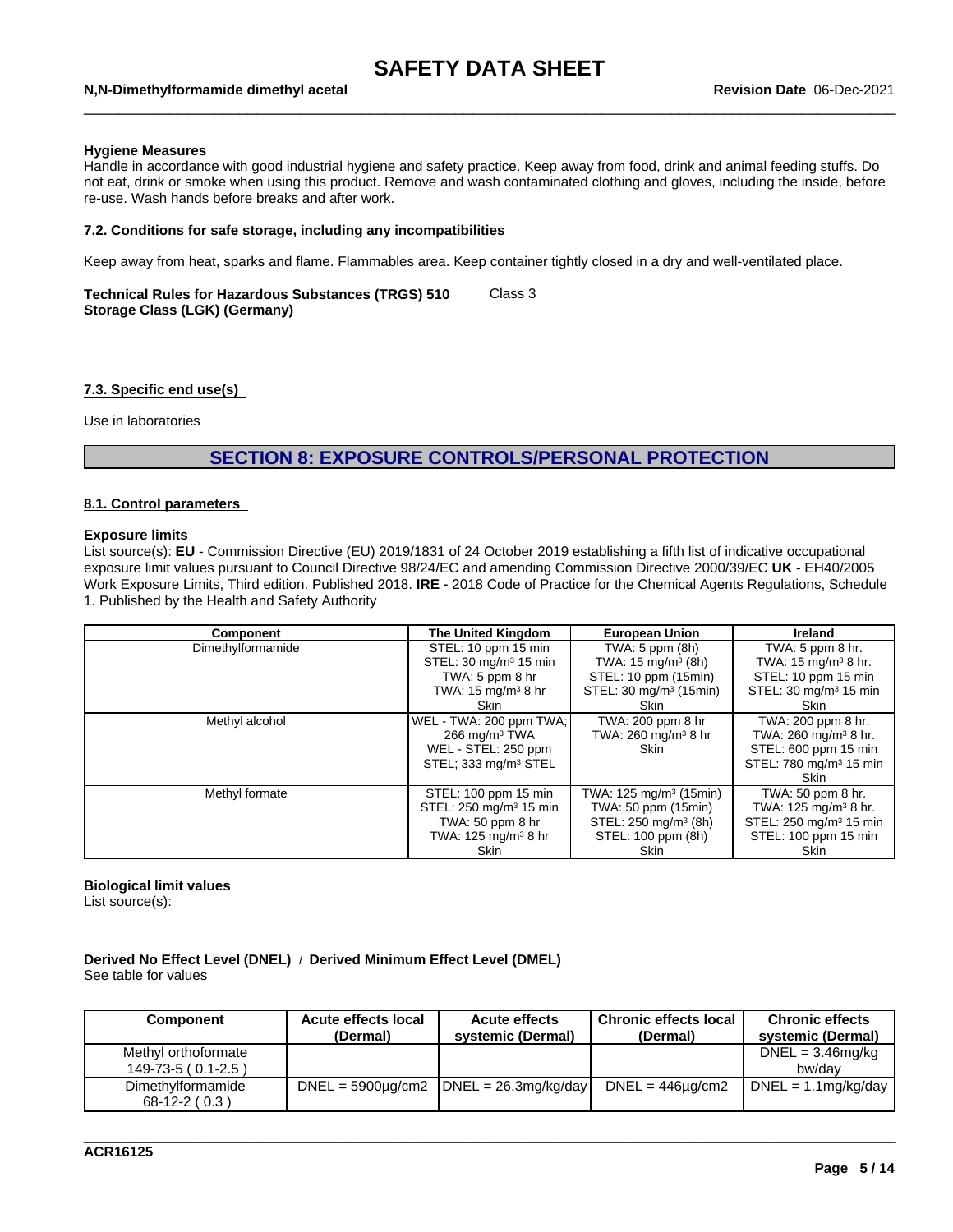## \_\_\_\_\_\_\_\_\_\_\_\_\_\_\_\_\_\_\_\_\_\_\_\_\_\_\_\_\_\_\_\_\_\_\_\_\_\_\_\_\_\_\_\_\_\_\_\_\_\_\_\_\_\_\_\_\_\_\_\_\_\_\_\_\_\_\_\_\_\_\_\_\_\_\_\_\_\_\_\_\_\_\_\_\_\_\_\_\_\_\_\_\_\_ **N,N-Dimethylformamide dimethyl acetal Revision Date** 06-Dec-2021

| Methyl alcohol<br>$(0.1 - 0.6)$<br>$67 - 56 - 1$ ( | $DNEL = 20mg/kg$<br>bw/day | DNEL<br>. = 20mg/kg<br>bw/dav |
|----------------------------------------------------|----------------------------|-------------------------------|
| Methyl formate<br>$107-31-3(0.1)$                  |                            | $DNEL = 17.1mg/kg$<br>bw/day  |

| <b>Component</b>                          | Acute effects local<br>(Inhalation) | <b>Acute effects</b><br>systemic (Inhalation) | <b>Chronic effects local</b><br>(Inhalation) | <b>Chronic effects</b><br>systemic (Inhalation) |
|-------------------------------------------|-------------------------------------|-----------------------------------------------|----------------------------------------------|-------------------------------------------------|
| Methyl orthoformate<br>149-73-5 (0.1-2.5) |                                     |                                               |                                              | DNEL = $3.05$ mg/m <sup>3</sup>                 |
| Dimethylformamide<br>$68-12-2(0.3)$       | $DNEL = 30mg/m3$                    | $DNEL = 30mg/m3$                              | $DNEL = 15mg/m3$                             | $DNEL = 6mg/m3$                                 |
| Methyl alcohol<br>$67-56-1$ (0.1-0.6)     | $DNEL = 130mg/m3$                   | $DNEL = 130mg/m3$                             | $DNEL = 130mg/m3$                            | $DNEL = 130mg/m3$                               |
| Methyl formate<br>$107-31-3(0.1)$         |                                     |                                               | DNEL = $120$ mg/m <sup>3</sup>               | $DNEL = 120mg/m3$                               |

## **Predicted No Effect Concentration (PNEC)**

See values below.

| <b>Component</b>    | <b>Fresh water</b> | <b>Fresh water</b>                                     |                   | Water Intermittent Microorganisms in | Soil (Agriculture)   |
|---------------------|--------------------|--------------------------------------------------------|-------------------|--------------------------------------|----------------------|
|                     |                    | sediment                                               |                   | sewage treatment                     |                      |
| Methyl orthoformate |                    | $ PNEC = 1.572mg/L PNEC = 1.37mg/kg PNEC = 15.72mg/L $ |                   | $PNEC = 0.672g/L$                    | $ PNEC = 2.99mg/kg $ |
| $149-73-5(0.1-2.5)$ |                    | sediment dw                                            |                   |                                      | soil dw              |
| Dimethylformamide   | $PNEC = 30mg/L$    | $PNEC =$                                               | $PNEC = 30mg/L$   | $PNEC = 123mg/L$                     | $PNEC =$             |
| $68-12-2(0.3)$      |                    | 115.18mg/kg                                            |                   |                                      | 56.97mg/kg soil dw   |
|                     |                    | sediment dw                                            |                   |                                      |                      |
| Methyl alcohol      | $PNEC = 20.8$ mg/L | $PNEC = 77mg/kg$                                       | $PNEC = 1540mg/L$ | $PNEC = 100$ mg/L                    | $PNEC = 100mg/kg$    |
| $67-56-1$ (0.1-0.6) |                    | sediment dw                                            |                   |                                      | soil dw              |
| Methyl formate      | $PNEC = 0.115mg/L$ | $PNEC =$                                               |                   | $PNEC = 1.15$ mg/L   PNEC = 8117mg/L | $PNEC =$             |
| $107-31-3(0.1)$     |                    | $0.439$ mg/kg                                          |                   |                                      | 0.0202mg/kg soil     |
|                     |                    | sediment dw                                            |                   |                                      | dw                   |

| <b>Component</b>    | <b>Marine water</b> | <b>Marine water</b><br>sediment | <b>Marine water</b><br>intermittent | <b>Food chain</b> | Air |
|---------------------|---------------------|---------------------------------|-------------------------------------|-------------------|-----|
| Methyl orthoformate | $PNFC =$            | $PNEC =$                        |                                     |                   |     |
| 149-73-5 (0.1-2.5)  | $0.1572$ mg/L       | 0.137mg/kg                      |                                     |                   |     |
|                     |                     | sediment dw                     |                                     |                   |     |
| Dimethylformamide   | $PNEC = 3mg/L$      | $PNEC =$                        |                                     |                   |     |
| $68-12-2(0.3)$      |                     | 11.52mg/kg                      |                                     |                   |     |
|                     |                     | sediment dw                     |                                     |                   |     |
| Methyl alcohol      | $PNEC = 2.08$ mg/L  | $PNEC = 7.7mg/kg$               |                                     |                   |     |
| $67-56-1$ (0.1-0.6) |                     | sediment dw                     |                                     |                   |     |
| Methyl formate      | $PNEC =$            | $PNFC =$                        |                                     |                   |     |
| $107-31-3(0.1)$     | $0.0115$ mg/L       | $0.0439$ mg/kg                  |                                     |                   |     |
|                     |                     | sediment dw                     |                                     |                   |     |

## **8.2. Exposure controls**

## **Engineering Measures**

Use explosion-proof electrical/ventilating/lighting equipment. Ensure that eyewash stations and safety showers are close to the workstation location. Ensure adequate ventilation, especially in confined areas.

Wherever possible, engineering control measures such as the isolation or enclosure of the process, the introduction of process or equipment changes to minimise release or contact, and the use of properly designed ventilation systems, should be adopted to control hazardous materials at source

\_\_\_\_\_\_\_\_\_\_\_\_\_\_\_\_\_\_\_\_\_\_\_\_\_\_\_\_\_\_\_\_\_\_\_\_\_\_\_\_\_\_\_\_\_\_\_\_\_\_\_\_\_\_\_\_\_\_\_\_\_\_\_\_\_\_\_\_\_\_\_\_\_\_\_\_\_\_\_\_\_\_\_\_\_\_\_\_\_\_\_\_\_\_

# **Personal protective equipment**

Goggles (European standard - EN 166)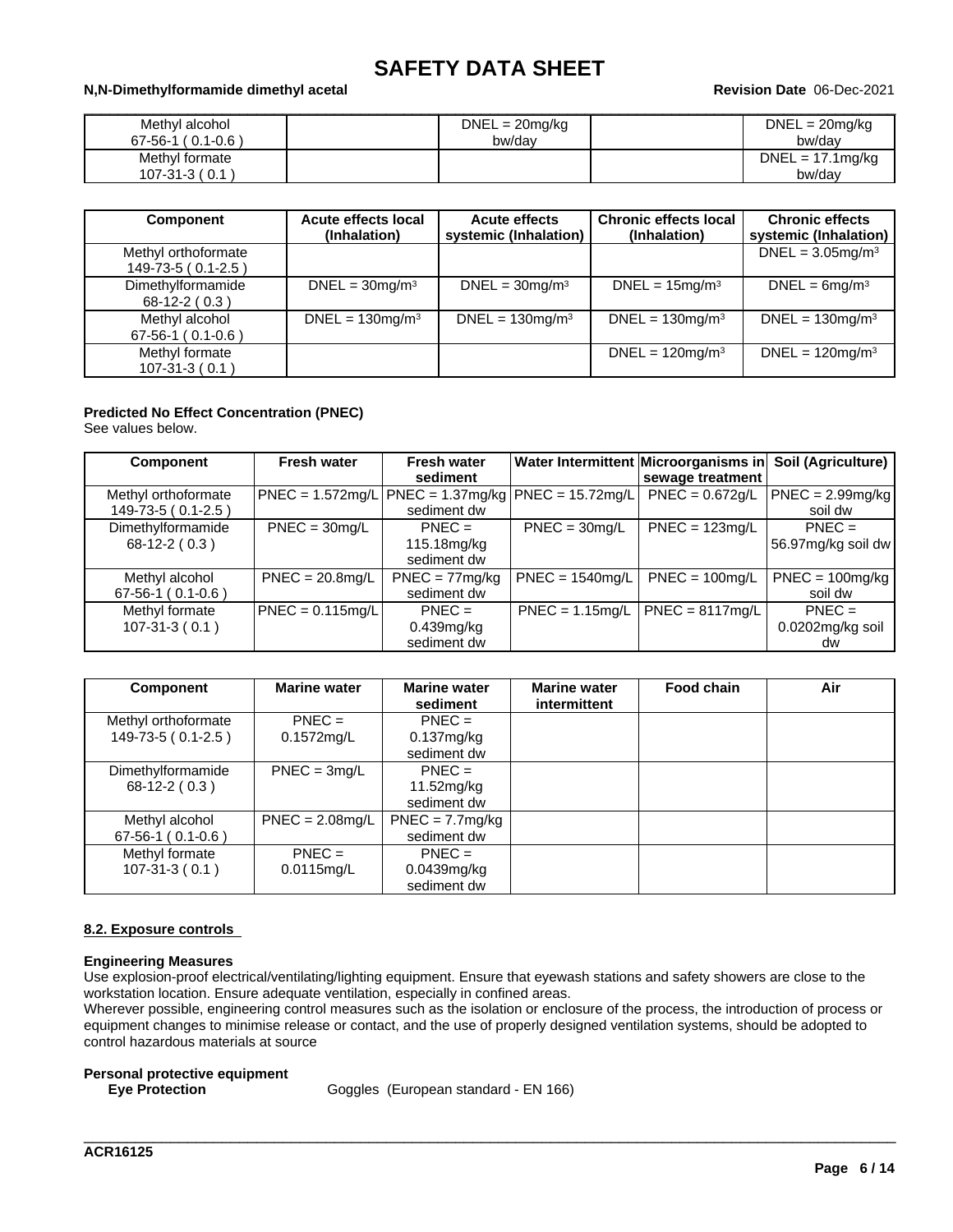# **SAFETY DATA SHEET**<br>Revision Date 06-Dec-2021

| <b>Hand Protection</b>                                                                               |                                                      | Protective gloves                                               |                    |                                                                                                                                                                                                                                                                                                                                                                                                          |
|------------------------------------------------------------------------------------------------------|------------------------------------------------------|-----------------------------------------------------------------|--------------------|----------------------------------------------------------------------------------------------------------------------------------------------------------------------------------------------------------------------------------------------------------------------------------------------------------------------------------------------------------------------------------------------------------|
| <b>Glove material</b>                                                                                | <b>Breakthrough time</b>                             | <b>Glove thickness</b>                                          | <b>EU standard</b> | <b>Glove comments</b>                                                                                                                                                                                                                                                                                                                                                                                    |
| Nitrile rubber                                                                                       | $<$ 30 minutes                                       | $0.4$ mm                                                        | Level <sub>2</sub> | As tested under EN374-3 Determination of                                                                                                                                                                                                                                                                                                                                                                 |
| Butyl rubber                                                                                         | < 30 minutes                                         | $0.7$ mm                                                        | <b>EN 374</b>      | Resistance to Permeation by Chemicals                                                                                                                                                                                                                                                                                                                                                                    |
| Skin and body protection                                                                             |                                                      |                                                                 |                    | Wear appropriate protective gloves and clothing to prevent skin exposure.                                                                                                                                                                                                                                                                                                                                |
| Inspect gloves before use.<br>(Refer to manufacturer/supplier for information)<br>of cuts, abrasion. | Remove gloves with care avoiding skin contamination. |                                                                 |                    | Please observe the instructions regarding permeability and breakthrough time which are provided by the supplier of the gloves.<br>Ensure gloves are suitable for the task: Chemical compatability, Dexterity, Operational conditions, User susceptibility, e.g.<br>sensitisation effects, also take into consideration the specific local conditions under which the product is used, such as the danger |
| <b>Respiratory Protection</b>                                                                        |                                                      | appropriate certified respirators.<br>and maintained properly   |                    | When workers are facing concentrations above the exposure limit they must use<br>To protect the wearer, respiratory protective equipment must be the correct fit and be used                                                                                                                                                                                                                             |
| Large scale/emergency use                                                                            | EN14387                                              | are exceeded or if irritation or other symptoms are experienced |                    | Use a NIOSH/MSHA or European Standard EN 136 approved respirator if exposure limits<br>Recommended Filter type: Organic gases and vapours filter Type A Brown conforming to                                                                                                                                                                                                                              |
| Small scale/Laboratory use                                                                           | 141                                                  | When RPE is used a face piece Fit Test should be conducted      |                    | Use a NIOSH/MSHA or European Standard EN 149:2001 approved respirator if exposure<br>limits are exceeded or if irritation or other symptoms are experienced.<br>Recommended half mask:- Valve filtering: EN405; or; Half mask: EN140; plus filter, EN                                                                                                                                                    |

**Environmental exposure controls** No information available.

\_\_\_\_\_\_\_\_\_\_\_\_\_\_\_\_\_\_\_\_\_\_\_\_\_\_\_\_\_\_\_\_\_\_\_\_\_\_\_\_\_\_\_\_\_\_\_\_\_\_\_\_\_\_\_\_\_\_\_\_\_\_\_\_\_\_\_\_\_\_\_\_\_\_\_\_\_\_\_\_\_\_\_\_\_\_\_\_\_\_\_\_\_\_ **N,N-Dimethylformamide dimethyl acetal Revision Date** 06-Dec-2021

# **SECTION 9: PHYSICAL AND CHEMICAL PROPERTIES**

## **9.1. Information on basic physical and chemical properties**

| <b>Physical State</b>                          | Liquid                          |                                          |
|------------------------------------------------|---------------------------------|------------------------------------------|
| Appearance                                     | Colorless                       |                                          |
| Odor                                           | Odorless                        |                                          |
| <b>Odor Threshold</b>                          | No data available               |                                          |
| <b>Melting Point/Range</b>                     | No data available               |                                          |
| <b>Softening Point</b>                         | No data available               |                                          |
| <b>Boiling Point/Range</b>                     | 102 - 104 °C / 215.6 - 219.2 °F |                                          |
| <b>Flammability (liquid)</b>                   | Highly flammable                | On basis of test data                    |
| <b>Flammability (solid,gas)</b>                | Not applicable                  | Liquid                                   |
| <b>Explosion Limits</b>                        | Lower $1.3$                     |                                          |
|                                                | Upper 17.7                      |                                          |
| <b>Flash Point</b>                             | 7 °C / 44.6 °F                  | <b>Method -</b> No information available |
| <b>Autoignition Temperature</b>                | 155 °C / 311 °F                 |                                          |
| <b>Decomposition Temperature</b>               | $>100^{\circ}$ C                |                                          |
| рH                                             | 7                               |                                          |
| <b>Viscosity</b>                               | No data available               |                                          |
| <b>Water Solubility</b>                        | hydrolyses                      |                                          |
| Solubility in other solvents                   | No information available        |                                          |
| <b>Partition Coefficient (n-octanol/water)</b> |                                 |                                          |
| <b>Component</b>                               | log Pow                         |                                          |
| Methyl orthoformate                            | 0.09                            |                                          |
| Dimethylformamide                              | $-1.028$                        |                                          |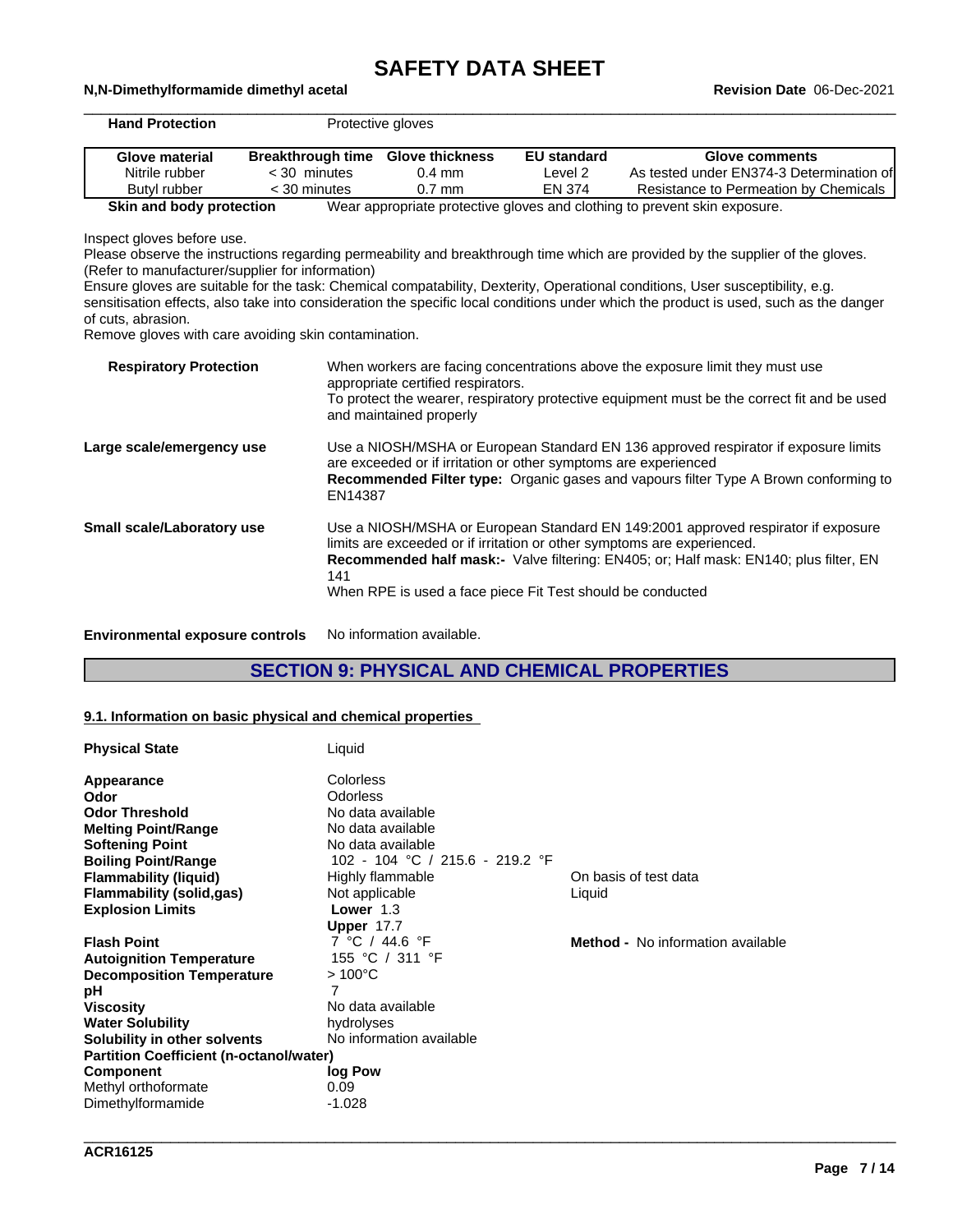# \_\_\_\_\_\_\_\_\_\_\_\_\_\_\_\_\_\_\_\_\_\_\_\_\_\_\_\_\_\_\_\_\_\_\_\_\_\_\_\_\_\_\_\_\_\_\_\_\_\_\_\_\_\_\_\_\_\_\_\_\_\_\_\_\_\_\_\_\_\_\_\_\_\_\_\_\_\_\_\_\_\_\_\_\_\_\_\_\_\_\_\_\_\_ **N,N-Dimethylformamide dimethyl acetal Revision Date** 06-Dec-2021

| Methyl alcohol                  | $-0.74$                  |
|---------------------------------|--------------------------|
| Methyl formate                  | $-0.21$                  |
| <b>Vapor Pressure</b>           | No information available |
| Density / Specific Gravity      | 0.890                    |
| <b>Bulk Density</b>             | Not applicable           |
| <b>Vapor Density</b>            | No information available |
| <b>Particle characteristics</b> | Not applicable (liquid)  |
|                                 |                          |

## **9.2. Other information**

**Molecular Formula** C5 H13 N O2 **Molecular Weight** 119.16<br> **Explosive Properties** Vapors

**Not applicable (liquid) No information available Bulk Density** Not applicable Liquid **No information available** 

 $(Air = 1.0)$ 

Vapors may form explosive mixtures with air

## **SECTION 10: STABILITY AND REACTIVITY**

| 10.1. Reactivity                                              | None known, based on information available                                                                                                                               |
|---------------------------------------------------------------|--------------------------------------------------------------------------------------------------------------------------------------------------------------------------|
| 10.2. Chemical stability                                      | Moisture sensitive.                                                                                                                                                      |
| 10.3. Possibility of hazardous reactions                      |                                                                                                                                                                          |
| <b>Hazardous Polymerization</b><br><b>Hazardous Reactions</b> | Hazardous polymerization does not occur.<br>No information available.                                                                                                    |
| 10.4. Conditions to avoid                                     | Extremes of temperature and direct sunlight. Keep away from open flames, hot surfaces<br>and sources of ignition. Incompatible products. Exposure to moist air or water. |
| 10.5. Incompatible materials                                  | Acids. Strong oxidizing agents.                                                                                                                                          |
| 10.6. Hazardous decomposition products                        |                                                                                                                                                                          |

Nitrogen oxides (NOx). Carbon monoxide (CO). Carbon dioxide (CO2).

\_\_\_\_\_\_\_\_\_\_\_\_\_\_\_\_\_\_\_\_\_\_\_\_\_\_\_\_\_\_\_\_\_\_\_\_\_\_\_\_\_\_\_\_\_\_\_\_\_\_\_\_\_\_\_\_\_\_\_\_\_\_\_\_\_\_\_\_\_\_\_\_\_\_\_\_\_\_\_\_\_\_\_\_\_\_\_\_\_\_\_\_\_\_

## **SECTION 11: TOXICOLOGICAL INFORMATION**

## **11.1. Information on hazard classes as defined in Regulation (EC) No 1272/2008**

## **Product Information**

**(a) acute toxicity;**

**Oral** Based on available data, the classification criteria are not met **Dermal** Based on available data, the classification criteria are not met **Inhalation** Category 4

| Component                                | LD50 Oral                      | <b>LD50 Dermal</b>            | <b>LC50 Inhalation</b>        |
|------------------------------------------|--------------------------------|-------------------------------|-------------------------------|
| Methanamine, 1,1-dimethoxy-N,N-dimethyl- |                                | $\sim$                        | $LC50 = 12.16$ mg/L (Rat) 4 h |
|                                          |                                |                               |                               |
| Methyl orthoformate                      |                                |                               | $LC50 = 40$ mg/L (Rat) 4 h    |
|                                          |                                |                               |                               |
| Dimethylformamide                        | 3040 mg/kg (Rat)               | 1500 mg/kg (Rabbit)           | >5.58 mg/L/4h (Rat)           |
|                                          |                                | $3.2$ g/kg (Rat)              |                               |
| Methyl alcohol                           | LD50 = 1187 – 2769 mg/kg (Rat) | $LD50 = 17100$ mg/kg (Rabbit) | $LC50 = 128.2$ mg/L (Rat) 4 h |
| Methyl formate                           | $LD50 = 475$ mg/kg (Rat)       | $LD50 > 5$ g/kg (Rabbit)      | $LC50 > 21$ mg/L (Rat) 4 h    |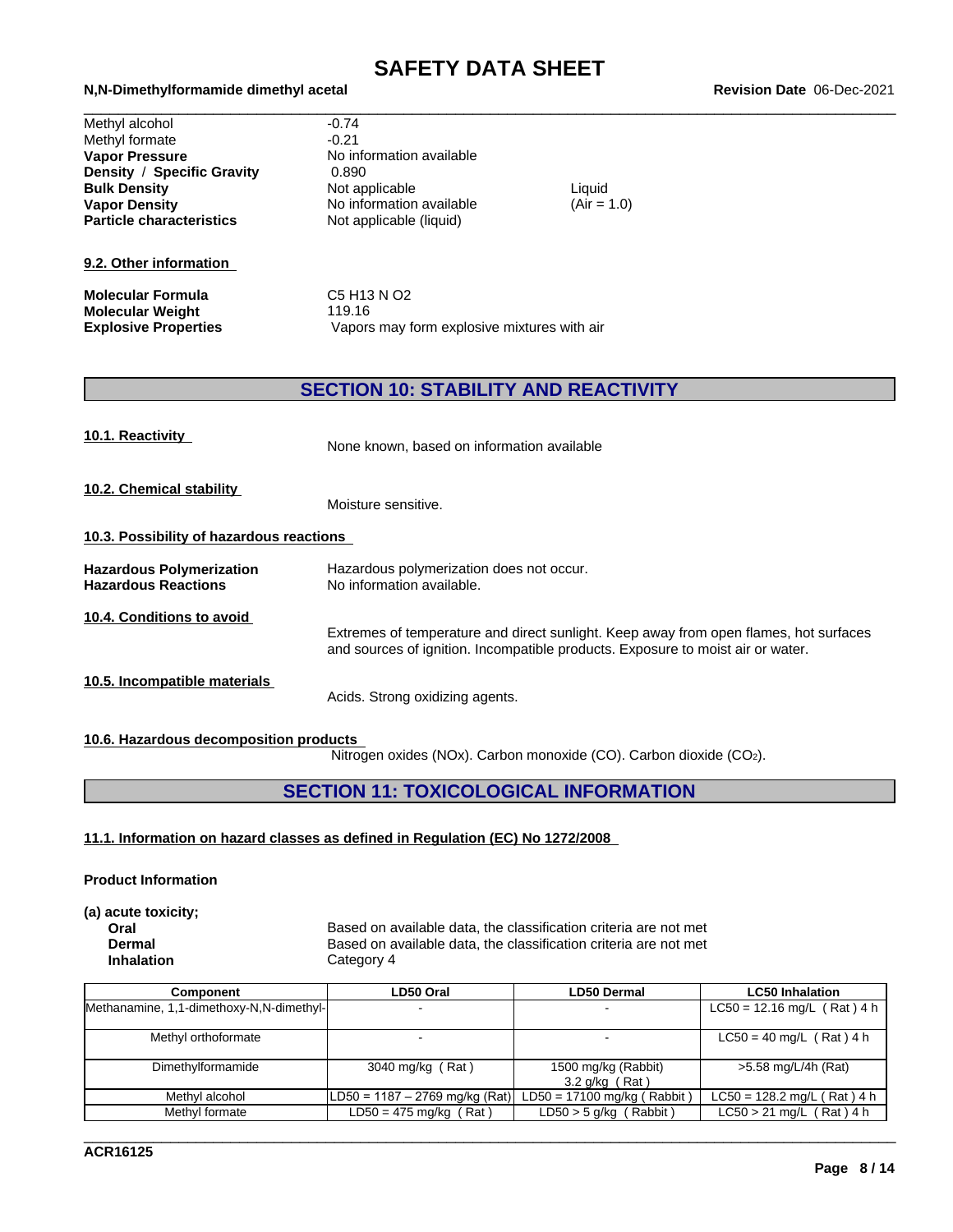\_\_\_\_\_\_\_\_\_\_\_\_\_\_\_\_\_\_\_\_\_\_\_\_\_\_\_\_\_\_\_\_\_\_\_\_\_\_\_\_\_\_\_\_\_\_\_\_\_\_\_\_\_\_\_\_\_\_\_\_\_\_\_\_\_\_\_\_\_\_\_\_\_\_\_\_\_\_\_\_\_\_\_\_\_\_\_\_\_\_\_\_\_\_ **N,N-Dimethylformamide dimethyl acetal Revision Date** 06-Dec-2021

**(b) skin corrosion/irritation;** Based on available data, the classification criteria are not met

**(c) serious eye damage/irritation;** Category 1

## **(d) respiratory or skin sensitization;**

**Respiratory Based on available data, the classification criteria are not met Skin** Category 1

| <b>Component</b>    | Test method                  | <b>Test species</b> | <b>Study result</b> |
|---------------------|------------------------------|---------------------|---------------------|
| Dimethylformamide   | Guinea Pig Maximisation Test | guinea pig          | - non-sensitising   |
| $68-12-2(0.3)$      | (GPMT)                       |                     |                     |
| Methyl alcohol      | OECD Test Guideline 406      | guinea pig          | non-sensitising     |
| $67-56-1$ (0.1-0.6) | Guinea Pig Maximisation Test |                     |                     |
|                     | (GPMT)                       |                     |                     |

May cause sensitization by skin contact

**(e) germ cell mutagenicity;** Based on available data, the classification criteria are not met

Did not show mutagenic effects in animal experiments

**(f) carcinogenicity;** Based on available data, the classification criteria are not met

The table below indicates whether each agency has listed any ingredient as a carcinogen

| `omponent         | - | UK | `≏rmanv<br>. | 18 <sub>D</sub> C<br>וגו |
|-------------------|---|----|--------------|--------------------------|
| Dimethylformamide |   |    |              | Group<br>. 2A            |

| (g) reproductive toxicity;                    | No data available                                              |                                                                                                                                                                                                                                                                                    |                     |  |  |
|-----------------------------------------------|----------------------------------------------------------------|------------------------------------------------------------------------------------------------------------------------------------------------------------------------------------------------------------------------------------------------------------------------------------|---------------------|--|--|
| Component                                     | <b>Test method</b>                                             | <b>Test species / Duration</b>                                                                                                                                                                                                                                                     | <b>Study result</b> |  |  |
| Methyl alcohol                                | OECD Test Guideline 416                                        | Rat / Inhalation                                                                                                                                                                                                                                                                   | $NOAEC =$           |  |  |
| $67-56-1$ (0.1-0.6)                           |                                                                | 2 Generation                                                                                                                                                                                                                                                                       | 1.3 mg/l (air)      |  |  |
| <b>Reproductive Effects</b>                   |                                                                | Product is or contains a chemical which is a known or suspected reproductive hazard.                                                                                                                                                                                               |                     |  |  |
| (h) STOT-single exposure;                     |                                                                | Based on available data, the classification criteria are not met                                                                                                                                                                                                                   |                     |  |  |
| (i) STOT-repeated exposure;                   |                                                                | Based on available data, the classification criteria are not met                                                                                                                                                                                                                   |                     |  |  |
| <b>Target Organs</b>                          | None known.                                                    |                                                                                                                                                                                                                                                                                    |                     |  |  |
| (i) aspiration hazard;                        |                                                                | Based on available data, the classification criteria are not met                                                                                                                                                                                                                   |                     |  |  |
| <b>Other Adverse Effects</b>                  | The toxicological properties have not been fully investigated. |                                                                                                                                                                                                                                                                                    |                     |  |  |
| Symptoms / effects, both acute and<br>delayed | pain, muscle pain or flushing.                                 | Inhalation of high vapor concentrations may cause symptoms like headache, dizziness,<br>tiredness, nausea and vomiting. Symptoms of allergic reaction may include rash, itching,<br>swelling, trouble breathing, tingling of the hands and feet, dizziness, lightheadedness, chest |                     |  |  |
|                                               |                                                                |                                                                                                                                                                                                                                                                                    |                     |  |  |

## **11.2. Information on other hazards**

| <b>Endocrine Disrupting Properties</b> | Assess endocrine disrupting properties for human health. This product does not contain any |
|----------------------------------------|--------------------------------------------------------------------------------------------|
|                                        | known or suspected endocrine disruptors.                                                   |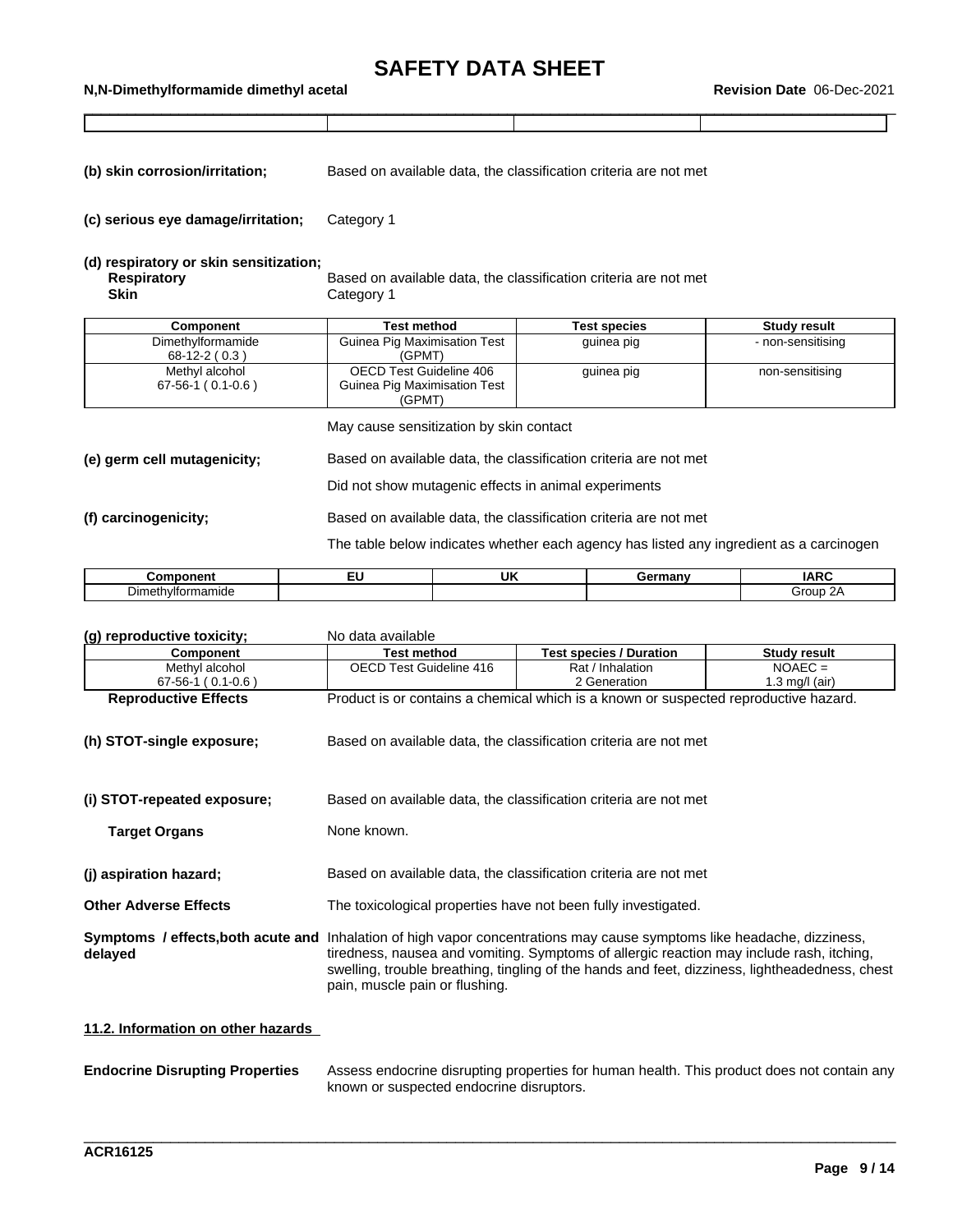## **SECTION 12: ECOLOGICAL INFORMATION**

# **12.1. Toxicity**

**Ecotoxicity effects** Do not empty into drains. Reacts with water so no ecotoxicity data for the substance is available.

| Component           | <b>Freshwater Fish</b>                                                                                                                       | <b>Water Flea</b>                          | <b>Freshwater Algae</b>                                                                                      |
|---------------------|----------------------------------------------------------------------------------------------------------------------------------------------|--------------------------------------------|--------------------------------------------------------------------------------------------------------------|
| Methyl orthoformate | Leuciscus idus melanotus: LC50:<br>412 mg/L/48h                                                                                              | Daphnia: EC50: 690 mg/L/48h                |                                                                                                              |
| Dimethylformamide   | Pimephales promelas: $LC50 =$<br>10.6 g/L/96h<br>Onchorhynchus mykiss: LC50 =<br>9.8 g/L/96h<br>Lepomis macrochirus: $LC50 =$<br>6.3 g/L/96h | $EC50 = 7500$ mg/L/48h                     |                                                                                                              |
| Methyl alcohol      | Pimephales promelas: LC50 ><br>10000 mg/L 96h                                                                                                | EC50 > 10000 mg/L 24h                      |                                                                                                              |
| Methyl formate      |                                                                                                                                              | $EC50:$ > 500 mg/L, 48h<br>(Daphnia magna) | $EC50: = 240$ mg/L, 72h<br>(Desmodesmus subspicatus)<br>$EC50: = 190$ mg/L, 96h<br>(Desmodesmus subspicatus) |

| <b>Component</b>  | <b>Microtox</b>            | <b>M-Factor</b> |
|-------------------|----------------------------|-----------------|
| Dimethylformamide | $EC50 = 2000$ mg/L 5 min   |                 |
|                   | $EC50 = 570$ mg/L 240 h    |                 |
| Methyl alcohol    | $EC50 = 39000$ mg/L 25 min |                 |
|                   | $EC50 = 40000$ mg/L 15 min |                 |
|                   | $EC50 = 43000$ mg/L 5 min  |                 |
| Methyl formate    | EC50 > 10000 mg/L 17 h     |                 |

#### **12.2. Persistence and degradability**

| <b>Persistence</b>    | Persistence is unlikely, based on information available. |                         |  |  |  |  |  |  |
|-----------------------|----------------------------------------------------------|-------------------------|--|--|--|--|--|--|
| <b>Degradability</b>  | Decomposes in contact with water.                        |                         |  |  |  |  |  |  |
|                       | <b>Component</b>                                         | Degradability           |  |  |  |  |  |  |
|                       | Dimethylformamide                                        | 100 % (OECD 301E (21d)) |  |  |  |  |  |  |
|                       | $68-12-2(0.3)$                                           |                         |  |  |  |  |  |  |
|                       | Methyl alcohol                                           | $DT50 \sim 17.2d$       |  |  |  |  |  |  |
|                       | $67-56-1$ (0.1-0.6)                                      | >94% after 20d          |  |  |  |  |  |  |
| Degradation in sewage | Decomposes in contact with water.                        |                         |  |  |  |  |  |  |

**Degradation in sewage treatment plant**

**12.3. Bioaccumulative potential** Product does not bioaccumulate due to reaction with water

| Component           | log Pow  | <b>Bioconcentration factor (BCF)</b> |
|---------------------|----------|--------------------------------------|
| Methyl orthoformate | 0.09     | No data available                    |
| Dimethylformamide   | $-1.028$ | $0.3 - 1.2$                          |
| Methyl alcohol      | $-0.74$  | <⊺∪                                  |
| Methyl formate      | $-0.21$  | No data available                    |

**12.4. Mobility in soil Hydrolyses** Is not likely mobile in the environment.

#### **12.5. Results of PBT and vPvB assessment** Water reactive.

| 12.6. Endocrine disrupting             |                                                                                 |  |
|----------------------------------------|---------------------------------------------------------------------------------|--|
| properties                             |                                                                                 |  |
| <b>Endocrine Disruptor Information</b> |                                                                                 |  |
| Component                              | EU - Endocrine Disrupters Candidate List  EU - Endocrine Disruptors - Evaluated |  |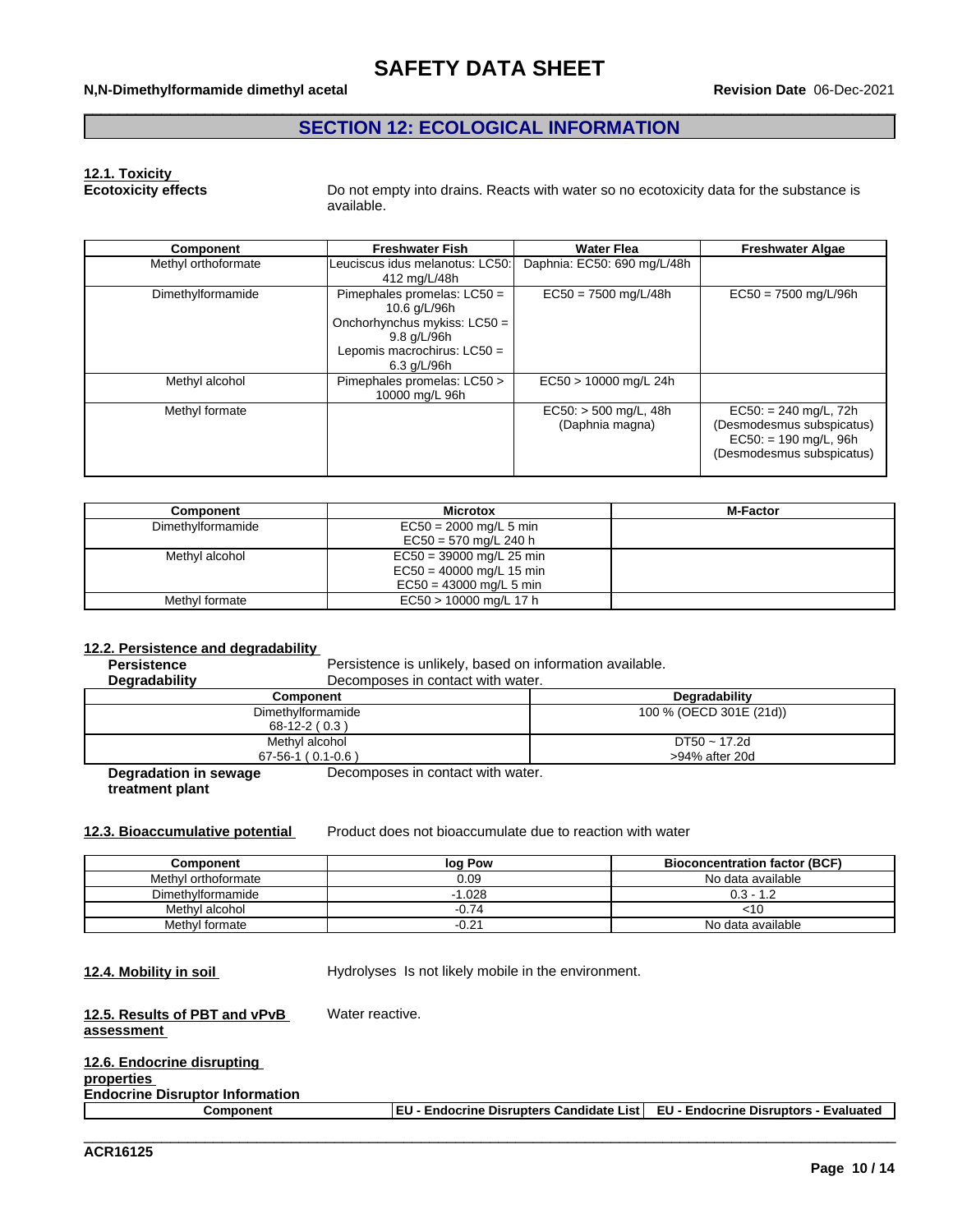## \_\_\_\_\_\_\_\_\_\_\_\_\_\_\_\_\_\_\_\_\_\_\_\_\_\_\_\_\_\_\_\_\_\_\_\_\_\_\_\_\_\_\_\_\_\_\_\_\_\_\_\_\_\_\_\_\_\_\_\_\_\_\_\_\_\_\_\_\_\_\_\_\_\_\_\_\_\_\_\_\_\_\_\_\_\_\_\_\_\_\_\_\_\_ **N,N-Dimethylformamide dimethyl acetal Revision Date** 06-Dec-2021

|                    |                                 | . |
|--------------------|---------------------------------|---|
| -<br>n۳س<br>mamıde | siron.<br>∶hemica<br><b>NIT</b> |   |

| 12.7. Other adverse effects         |              |
|-------------------------------------|--------------|
| <b>Persistent Organic Pollutant</b> | This product |
| <b>Ozone Depletion Potential</b>    | This product |

This product does not contain any known or suspected substance This product does not contain any known or suspected substance

## **SECTION 13: DISPOSAL CONSIDERATIONS**

## **13.1. Waste treatment methods**

| <b>Waste from Residues/Unused</b><br><b>Products</b> | Waste is classified as hazardous. Dispose of in accordance with the European Directives<br>on waste and hazardous waste. Dispose of in accordance with local regulations.                                                                      |
|------------------------------------------------------|------------------------------------------------------------------------------------------------------------------------------------------------------------------------------------------------------------------------------------------------|
| <b>Contaminated Packaging</b>                        | Dispose of this container to hazardous or special waste collection point. Empty containers<br>retain product residue, (liquid and/or vapor), and can be dangerous. Keep product and<br>empty container away from heat and sources of ignition. |
| European Waste Catalogue (EWC)                       | According to the European Waste Catalog, Waste Codes are not product specific, but<br>application specific.                                                                                                                                    |
| <b>Other Information</b>                             | Waste codes should be assigned by the user based on the application for which the product<br>was used. Do not flush to sewer. Can be landfilled or incinerated, when in compliance with<br>local regulations. Do not empty into drains.        |

## **SECTION 14: TRANSPORT INFORMATION**

\_\_\_\_\_\_\_\_\_\_\_\_\_\_\_\_\_\_\_\_\_\_\_\_\_\_\_\_\_\_\_\_\_\_\_\_\_\_\_\_\_\_\_\_\_\_\_\_\_\_\_\_\_\_\_\_\_\_\_\_\_\_\_\_\_\_\_\_\_\_\_\_\_\_\_\_\_\_\_\_\_\_\_\_\_\_\_\_\_\_\_\_\_\_

## **IMDG/IMO**

| 14.1. UN number<br>14.2. UN proper shipping name<br><b>Technical Shipping Name</b><br>14.3. Transport hazard class(es)<br>14.4. Packing group<br><b>ADR</b> | UN1993<br>Flammable liquid, n.o.s.<br>N, N-Dimethylformamide dimethyl acetal<br>3<br>Н |
|-------------------------------------------------------------------------------------------------------------------------------------------------------------|----------------------------------------------------------------------------------------|
| 14.1. UN number                                                                                                                                             | <b>UN1993</b>                                                                          |
| 14.2. UN proper shipping name                                                                                                                               | Flammable liquid, n.o.s.                                                               |
| <b>Technical Shipping Name</b>                                                                                                                              | N, N-Dimethylformamide dimethyl acetal                                                 |
| 14.3. Transport hazard class(es)                                                                                                                            | 3                                                                                      |

## **IATA**

| 14.1. UN number                  | UN1993                                |
|----------------------------------|---------------------------------------|
| 14.2. UN proper shipping name    | Flammable liquid, n.o.s.              |
| <b>Technical Shipping Name</b>   | N,N-Dimethylformamide dimethyl acetal |
| 14.3. Transport hazard class(es) | 3                                     |
| 14.4. Packing group              |                                       |
|                                  |                                       |

**14.5. Environmental hazards** No hazards identified

**14.4. Packing group** II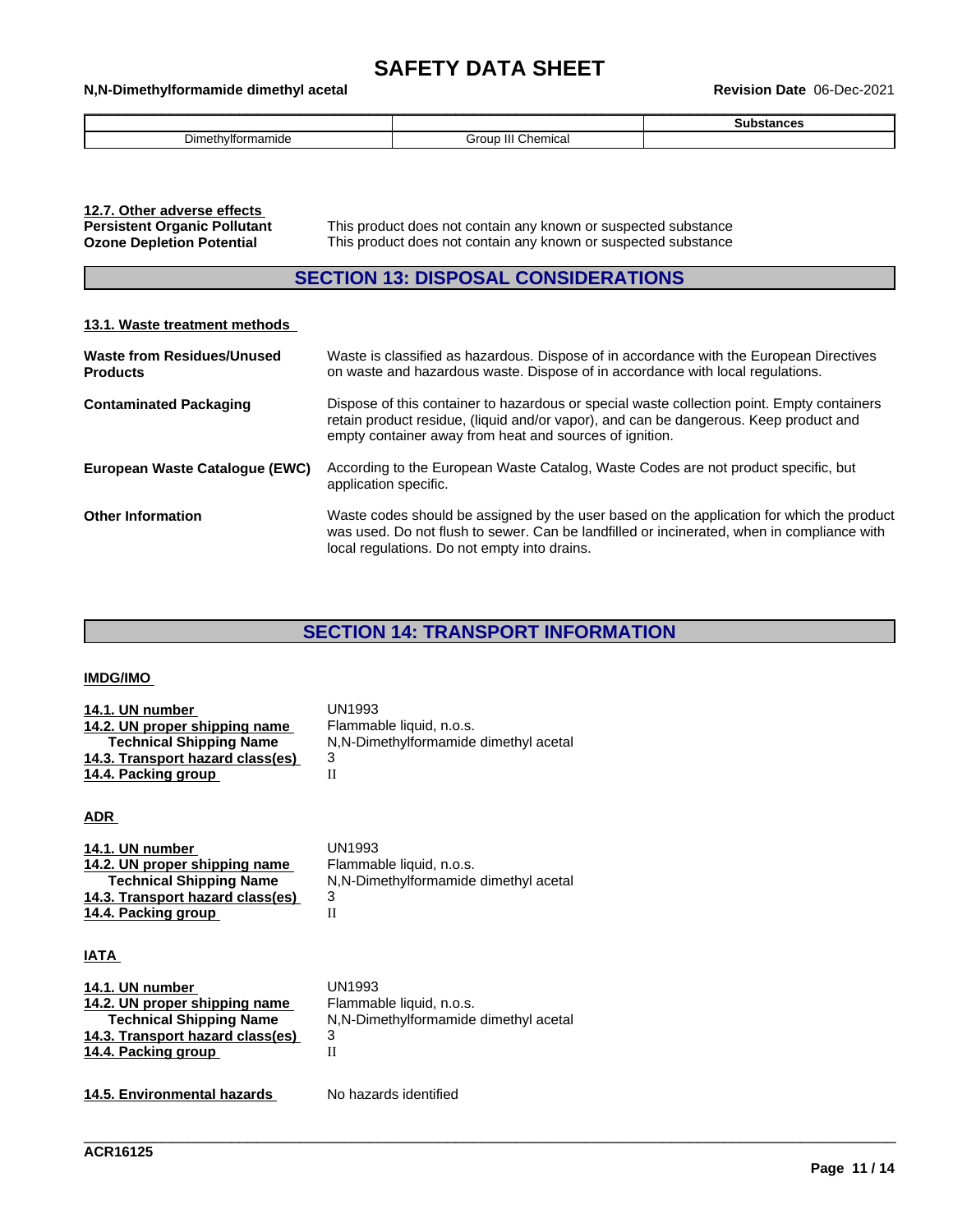#### \_\_\_\_\_\_\_\_\_\_\_\_\_\_\_\_\_\_\_\_\_\_\_\_\_\_\_\_\_\_\_\_\_\_\_\_\_\_\_\_\_\_\_\_\_\_\_\_\_\_\_\_\_\_\_\_\_\_\_\_\_\_\_\_\_\_\_\_\_\_\_\_\_\_\_\_\_\_\_\_\_\_\_\_\_\_\_\_\_\_\_\_\_\_ **N,N-Dimethylformamide dimethyl acetal Revision Date** 06-Dec-2021

**14.6. Special precautions for user** No special precautions required

**14.7. Maritime transport in bulk according to IMO instruments**

Not applicable, packaged goods

# **SECTION 15: REGULATORY INFORMATION**

## **15.1. Safety, health and environmental regulations/legislation specific for the substance or mixture**

#### **International Inventories**

X = listed, Europe (EINECS/ELINCS/NLP), U.S.A. (TSCA), Canada (DSL/NDSL), Philippines (PICCS), China (IECSC), Japan (ENCS), Japan (ISHL), Australia (AICS), Korea (KECL).

| Component                 | <b>EINECS</b> | <b>ELINCS</b> | <b>NLP</b> | <b>TSCA</b> | <b>DSL</b> |  | <b>NDSL PICCS LIECSC</b> | <b>ENCS</b> | <b>ISHL</b> | <b>AICS</b> | <b>KECL</b> |
|---------------------------|---------------|---------------|------------|-------------|------------|--|--------------------------|-------------|-------------|-------------|-------------|
| Methanamine,              | 225-063-3     |               |            |             | $\cdot$    |  |                          |             |             |             | KE-11054    |
| 1-dimethoxy-N,N-dimethyl- |               |               |            |             |            |  |                          |             |             |             |             |
| Methyl orthoformate       | 205-745-7     |               |            |             |            |  |                          |             |             |             | KE-34363    |
| Dimethylformamide         | 200-679-5     |               |            |             |            |  |                          |             |             |             | KE-11411    |
| Methyl alcohol            | 200-659-6     |               |            |             |            |  |                          |             |             |             | KE-23193    |
| Methyl formate            | 203-481-7     |               |            |             | ⌒          |  |                          |             |             |             | KE-17243    |

| <b>Component</b>  | REACH (1907/2006) - Annex XIV -<br><b>Substances Subject to</b><br>Authorization | REACH (1907/2006) - Annex XVII -<br>Restrictions on Certain Dangerous 1907/2006) article 59 - Candidate<br><b>Substances</b>                                                                                   | <b>REACH Regulation (EC)</b><br>List of Substances of Very High<br><b>Concern (SVHC)</b> |
|-------------------|----------------------------------------------------------------------------------|----------------------------------------------------------------------------------------------------------------------------------------------------------------------------------------------------------------|------------------------------------------------------------------------------------------|
| Dimethylformamide |                                                                                  | Use restricted. See item 72.<br>(see link for restriction details)<br>Use restricted. See item 30.<br>(see link for restriction details)<br>Use restricted. See item 75.<br>(see link for restriction details) | SVHC Candidate list - (Toxic to<br>Reproduction, Article 57c)                            |
| Methyl alcohol    |                                                                                  | Use restricted. See item 69.<br>(see link for restriction details)                                                                                                                                             |                                                                                          |
| Methyl formate    |                                                                                  | Use restricted. See item 75.<br>(see link for restriction details)                                                                                                                                             |                                                                                          |

After the sunset date the use of this substance requires either an authorization or can only be used for exempted uses, e.g. use in scientific research and development which includes routine analytics or use as intermediate.

*https://echa.europa.eu/authorisation-list https://echa.europa.eu/substances-restricted-under-reach https://echa.europa.eu/candidate-list-table*

| Component                  | <b>CAS No</b> | Seveso III Directive (2012/18/EC) -<br><b>Qualifying Quantities for Major</b><br><b>Accident Notification</b> | Seveso III Directive (2012/18/EC) -<br><b>Qualifying Quantities for Safety</b><br><b>Report Requirements</b> |
|----------------------------|---------------|---------------------------------------------------------------------------------------------------------------|--------------------------------------------------------------------------------------------------------------|
| Methanamine.               | 4637-24-5     | Not applicable                                                                                                | Not applicable                                                                                               |
| -1-dimethoxy-N,N-dimethyl. |               |                                                                                                               |                                                                                                              |
| Methyl orthoformate        | 149-73-5      | Not applicable                                                                                                | Not applicable                                                                                               |
| Dimethylformamide          | 68-12-2       | Not applicable                                                                                                | Not applicable                                                                                               |
| Methyl alcohol             | 67-56-1       | 500 tonne                                                                                                     | 5000 tonne                                                                                                   |
| Methyl formate             | 107-31-3      | Not applicable                                                                                                | Not applicable                                                                                               |

## Regulation (EC) No 649/2012 of the European Parliament and of the Council of 4 July 2012 concerning the export and **import of dangerous chemicals**

Not applicable

Take note of Directive 98/24/EC on the protection of the health and safety of workers from the risks related to chemical agents at work .

\_\_\_\_\_\_\_\_\_\_\_\_\_\_\_\_\_\_\_\_\_\_\_\_\_\_\_\_\_\_\_\_\_\_\_\_\_\_\_\_\_\_\_\_\_\_\_\_\_\_\_\_\_\_\_\_\_\_\_\_\_\_\_\_\_\_\_\_\_\_\_\_\_\_\_\_\_\_\_\_\_\_\_\_\_\_\_\_\_\_\_\_\_\_

Take note of Directive 2000/39/EC establishing a first list of indicative occupational exposure limit values

Take note of Directive 94/33/EC on the protection of young people at work

Take note of Dir 92/85/EC on the protection of pregnant and breastfeeding women at work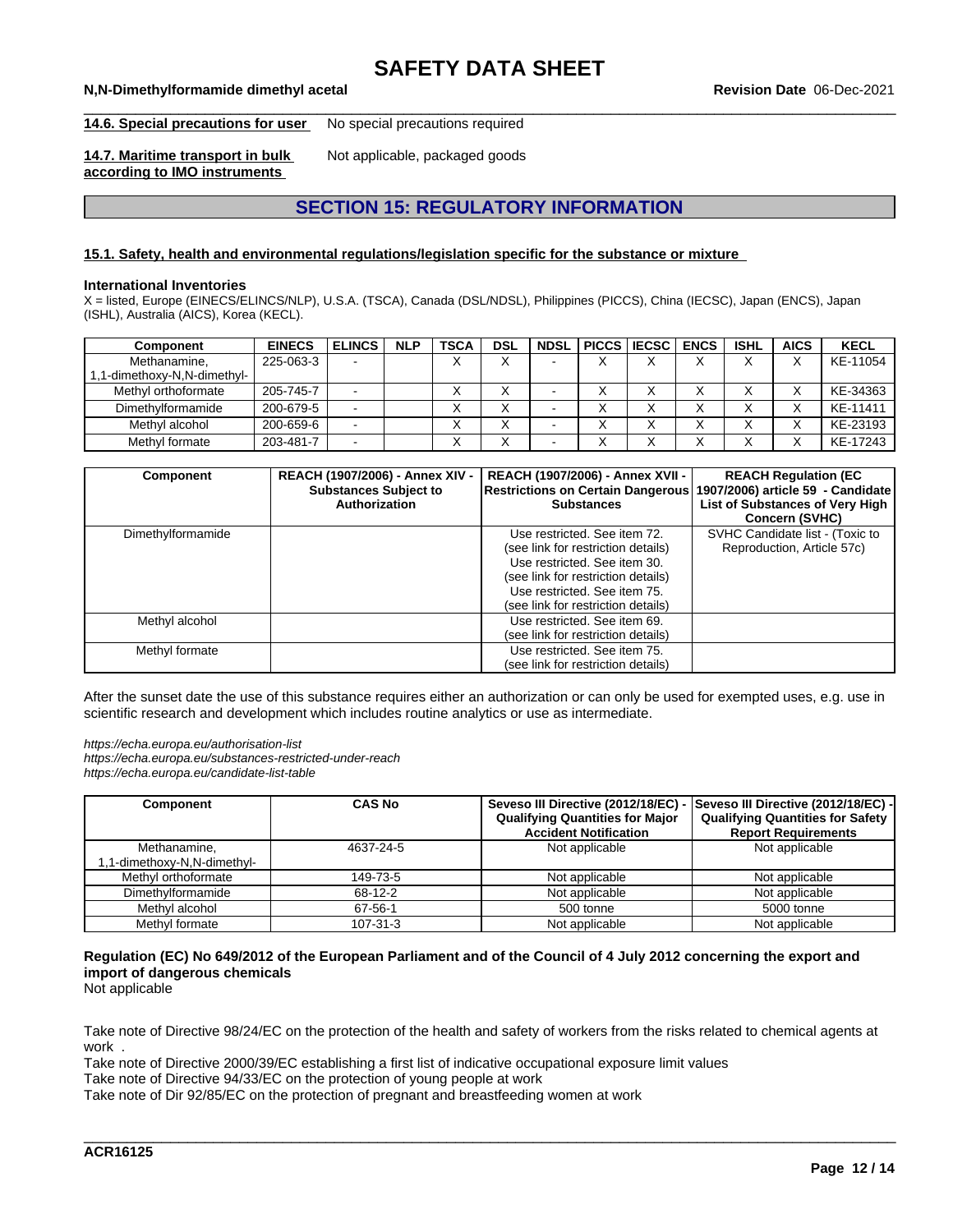#### \_\_\_\_\_\_\_\_\_\_\_\_\_\_\_\_\_\_\_\_\_\_\_\_\_\_\_\_\_\_\_\_\_\_\_\_\_\_\_\_\_\_\_\_\_\_\_\_\_\_\_\_\_\_\_\_\_\_\_\_\_\_\_\_\_\_\_\_\_\_\_\_\_\_\_\_\_\_\_\_\_\_\_\_\_\_\_\_\_\_\_\_\_\_ **N,N-Dimethylformamide dimethyl acetal Revision Date** 06-Dec-2021

## **National Regulations**

**UK** - Take note of Control of Substances Hazardous to Health Regulations (COSHH) 2002 and 2005 Amendment

### **WGK Classification** See table for values

| Component                  | Germany - Water Classification (VwVwS) | <b>Germany - TA-Luft Class</b>                          |
|----------------------------|----------------------------------------|---------------------------------------------------------|
| Methanamine,               | WGK1                                   |                                                         |
| -1-dimethoxy-N,N-dimethyl, |                                        |                                                         |
| Methyl orthoformate        | WGK1                                   |                                                         |
| Dimethylformamide          | WGK 2                                  |                                                         |
| Methyl alcohol             | WGK 2                                  |                                                         |
| Methyl formate             | WGK1                                   | Class II: $0.10$ g/m <sup>3</sup> (Massenkonzentration) |

| Component         | France - INRS (Tables of occupational diseases)      |
|-------------------|------------------------------------------------------|
| Dimethylformamide | Tableaux des maladies professionnelles (TMP) - RG 84 |
| Methyl alcohol    | Tableaux des maladies professionnelles (TMP) - RG 84 |
| Methyl formate    | Tableaux des maladies professionnelles (TMP) - RG 84 |

| Component           | Switzerland - Ordinance on the l<br><b>Reduction of Risk from</b><br>handling of hazardous<br>substances preparation (SR)<br>814.81) | Switzerland - Ordinance on<br><b>Incentive Taxes on Volatile</b><br><b>Organic Compounds (OVOC)</b> | Switzerland - Ordinance of the I<br><b>Rotterdam Convention on the</b><br><b>Prior Informed Consent</b><br>Procedure |
|---------------------|--------------------------------------------------------------------------------------------------------------------------------------|-----------------------------------------------------------------------------------------------------|----------------------------------------------------------------------------------------------------------------------|
| Methyl alcohol      | <b>Prohibited and Restricted</b>                                                                                                     | Group I                                                                                             |                                                                                                                      |
| $67-56-1$ (0.1-0.6) | Substances                                                                                                                           |                                                                                                     |                                                                                                                      |
| Methyl formate      |                                                                                                                                      | Group I                                                                                             |                                                                                                                      |
| $107 - 31 - 3(0.1)$ |                                                                                                                                      |                                                                                                     |                                                                                                                      |

## **15.2. Chemical safety assessment**

A Chemical Safety Assessment/Report (CSA/CSR) has not been conducted

## **SECTION 16: OTHER INFORMATION**

## **Full text of H-Statements referred to undersections 2 and 3**

- H225 Highly flammable liquid and vapor
- H226 Flammable liquid and vapor
- H301 Toxic if swallowed
- H311 Toxic in contact with skin
- H312 Harmful in contact with skin
- H317 May cause an allergic skin reaction
- H318 Causes serious eye damage
- H319 Causes serious eye irritation
- H331 Toxic if inhaled
- H332 Harmful if inhaled
- H360D May damage the unborn child
- H370 Causes damage to organs

## **Legend**

#### **CAS** - Chemical Abstracts Service **TSCA** - United States Toxic Substances Control Act Section 8(b) Inventory **EINECS/ELINCS** - European Inventory of Existing Commercial Chemical **DSL/NDSL** - Canadian Domestic Substances List/Non-Domestic Substances/EU List of Notified Chemical Substances Substances List **PICCS** - Philippines Inventory of Chemicals and Chemical Substances **ENCS** - Japanese Existing and New Chemical Substances

**IECSC** - Chinese Inventory of Existing Chemical Substances